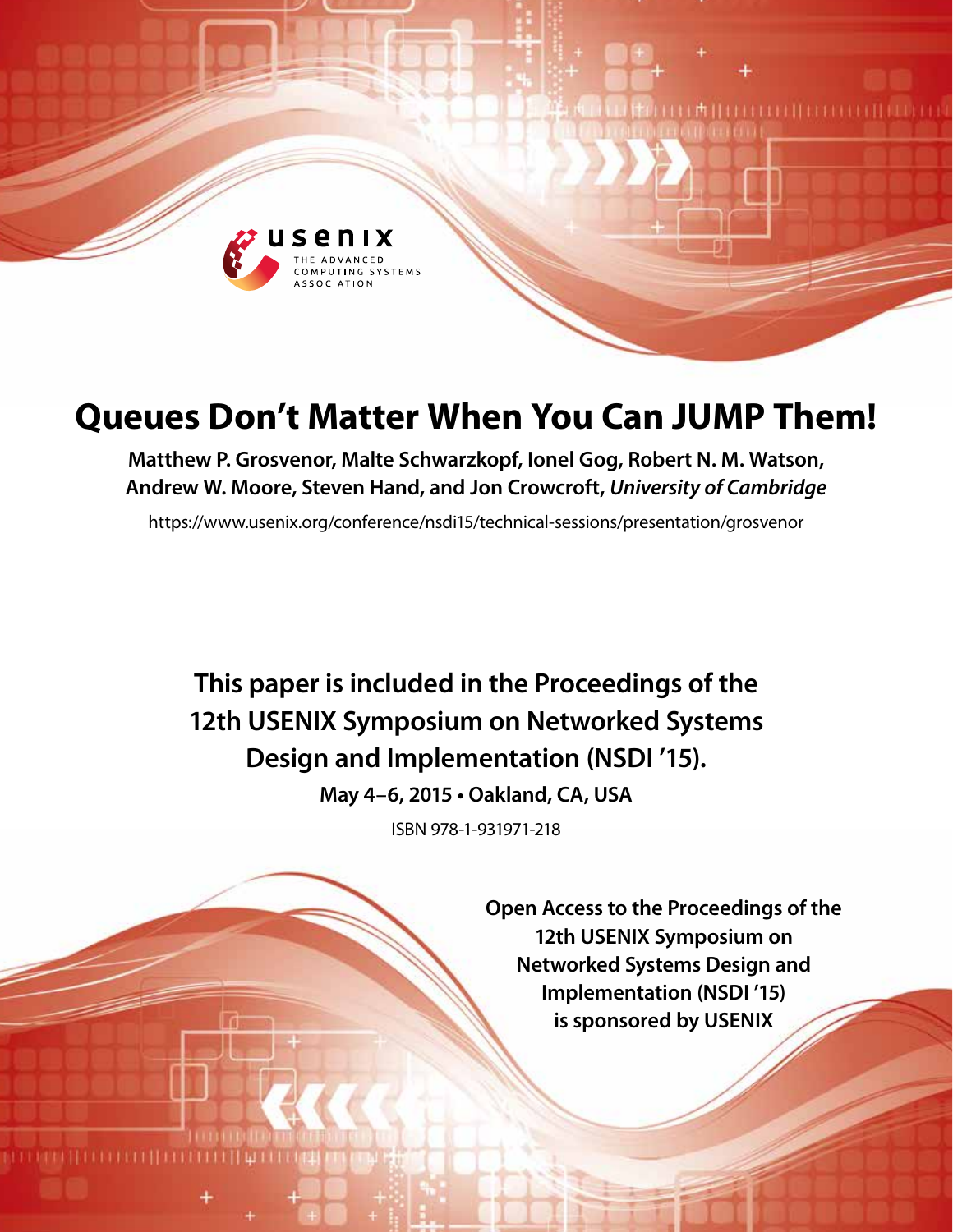# Queues don't matter when you can JUMP them!

Matthew P. Grosvenor Malte Schwarzkopf Ionel Gog Robert N. M. Watson Andrew W. Moore Steven Hand<sup>†</sup> Jon Crowcroft

*University of Cambridge Computer Laboratory*

† now at Google, Inc.

#### Abstract

QJUMP is a simple and immediately deployable approach to controlling network interference in datacenter networks. Network interference occurs when congestion from throughput-intensive applications causes queueing that delays traffic from latency-sensitive applications. To mitigate network interference, QJUMP applies Internet QoS-inspired techniques to datacenter applications. Each application is assigned to a latency sensitivity level (or class). Packets from higher levels are rate-limited in the end host, but once allowed into the network can "jump-the-queue" over packets from lower levels. In settings with known node counts and link speeds, QJUMP can support service levels ranging from strictly bounded latency (but with low rate) through to line-rate throughput (but with high latency variance).

We have implemented QJUMP as a Linux Traffic Control module. We show that QJUMP achieves bounded latency and reduces in-network interference by up to 300×, outperforming Ethernet Flow Control (802.3x), ECN (WRED) and DCTCP. We also show that QJUMP improves average flow completion times, performing close to or better than DCTCP and pFabric.

# 1 Introduction

Many datacenter applications are sensitive to tail latencies. Even if as few as one machine in 10,000 is a straggler, up to 18% of requests can experience high latency [13]. This has a tangible impact on user engagement and thus potential revenue [8, 9].

One source of latency tails is *network interference*: congestion from throughput-intensive applications causes queueing that delays traffic from latency-sensitive applications. For example, Hadoop MapReduce can cause queueing that extends memcached request latency tails by 85 times the interference-free maximum (§2).

If memcached packets can somehow be prioritized to "jump-the-queue" over Hadoop's packets, memcached will no longer experience latency tails due to Hadoop. Of course, multiple instances of memcached may still interfere with *each other*, causing long queues or incast collapse [10]. If each memcached instance can be appropriately rate-limited at the origin, this too can be mitigated.

These observations are not new: QoS technologies like DiffServ [7] demonstrated that coarse-grained classification and rate-limiting can be used to control network latencies. Such schemes struggled for widespread deployment, and hence provided limited benefit [12]. However, unlike the Internet, datacenters have well-known network structures (i.e. host counts and link rates), and the bulk of the network is under the control of a single authority. In this environment, we can enforce system-wide policies, and calculate specific rate-limits which take into account worst-case behavior, ultimately allowing us to provide a guaranteed bound on network latency.

QJUMP is implemented via a simple rate-limiting Linux kernel module and application utility. QJUMP has four key features. It:

- 1. resolves network interference for latency-sensitive applications without sacrificing utilization for throughput-intensive applications;
- 2. offers bounded latency to applications requiring low-rate, latency-sensitive messaging (e.g. timing, consensus and network control systems);
- 3. is simple and **immediately deployable**, requiring no changes to hardware or application code; and
- 4. performs close to or better than competing systems, including ECN, 802.3x, DCTCP and pFabric, but is considerably less complex to understand, develop and deploy.

In this work, we consider only latency tails that result from in-network interference. Other work mitigates hostbased sources of latency tails [14, 23, 30, 32, 36].

Please see *<http://www.cl.cam.ac.uk/netos/qjump>* for full details including the QJUMP source-code. In the electronic version of this paper, most of the figures and tables are clickable with links to a full experimental description and original datasets.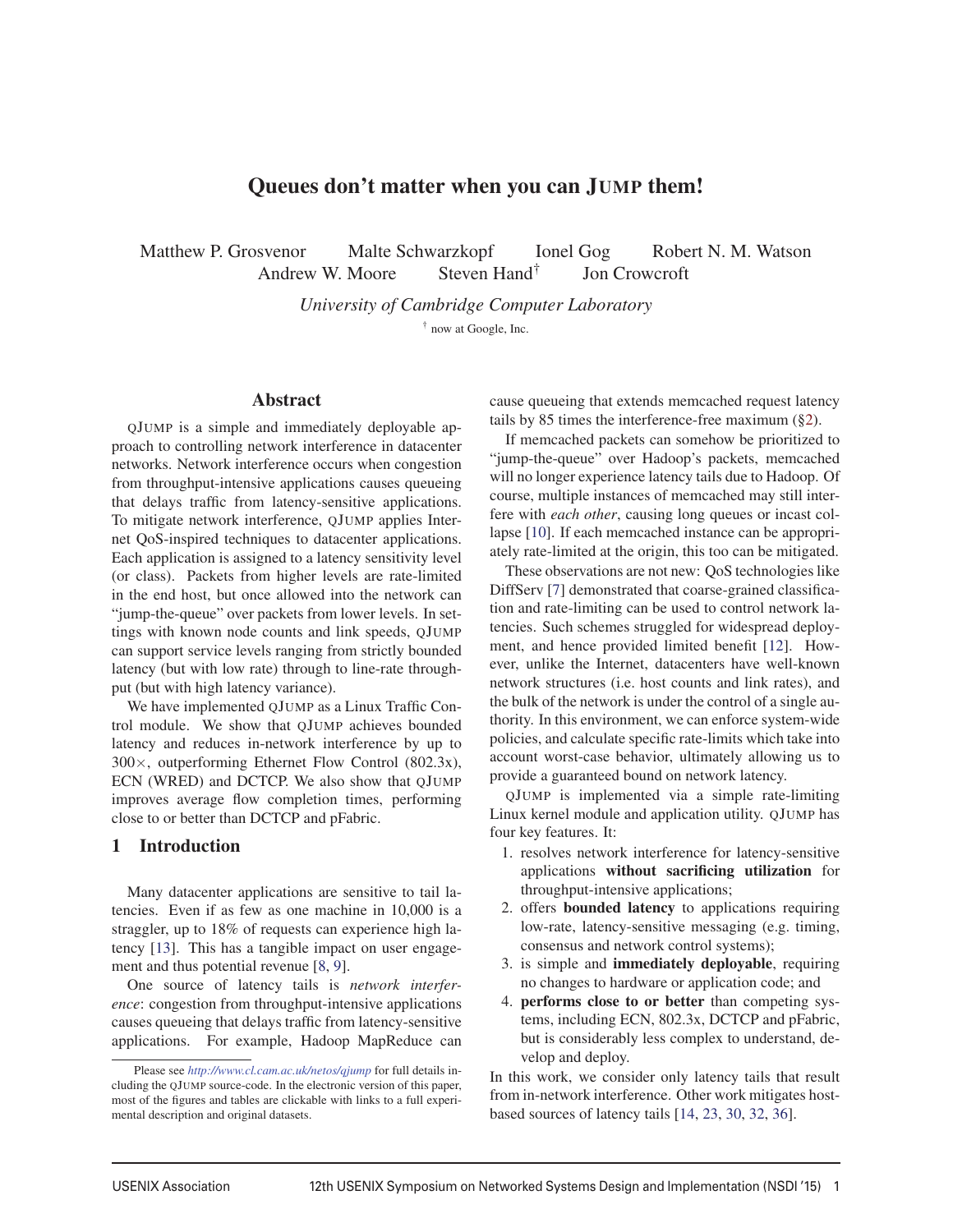

(a) [Timeline of PTP synchronization offset.](http://www.cl.cam.ac.uk/netos/qjump/nsdi2015/figure5.html) (b) [CDF of memcached request latencies.](http://www.cl.cam.ac.uk/netos/qjump/nsdi2015/figure3b.html) (c) [CDF of Naiad barrier sync. latencies.](http://www.cl.cam.ac.uk/netos/qjump/nsdi2015/figure3c.html)

Figure 1: Motivating experiments: Hadoop traffic interferes with *(a)* PTPd, *(b)* memcached and *(c)* Naiad traffic.

| <b>Setup</b>                           | $50th$ % | $99^{th}$ %        |
|----------------------------------------|----------|--------------------|
| one host, idle network                 | 85       | 126 <sub>us</sub>  |
| two hosts, shared switch               | 110      | 130 <sub>us</sub>  |
| shared source host, shared egress port | 228      | $268\mu s$         |
| shared dest. host, shared ingress port | 125      | $278\mu s$         |
| shared host, shared ingress and egress | 22.1     | 229 <sub>us</sub>  |
| two hosts, shared switch queue         | 1,920    | 2,100 <sub>µ</sub> |

Table 1: Median and 99<sup>th</sup> percentile latencies observed as ping and iperf [share various parts of the network.](http://www.cl.cam.ac.uk/netos/qjump/nsdi2015/table1.html)

# 2 Motivation

We begin by showing that shared switch queues are the primary source of network interference. We then quantify the extent to which network interference impacts application-observable metrics of performance.

# 2.1 Where does the latency come from?

Network interference may occur at various places on the network path. Applications may share ingress or egress paths in the host, share the same network switch, or share the same queue in the same network switch. To assess the impact of interference in each of these situations, we emulate a latency-sensitive RPC application using ping and a throughput-intensive bulk transfer application by running two instances of iperf. Table 1 shows the results of arranging ping and iperf with various degrees of network sharing. Although any sharing situation results in interference, the effect is worst when applications share a congested switch queue.. In this case, the 99<sup>th</sup> percentile ping latency is degraded by over  $16\times$  compared to the unshared case.

# 2.2 How bad is it really?

Different applications use the network in different ways. To demonstrate the degree to which network interference affects different applications, we run three representative latency-sensitive applications (PTPd, memcached and Naiad) on a network shared with Hadoop (details in §6) and measure the effects.

1. Clock Synchronization Precise clock synchronization is important to distributed systems such as Google's Spanner [11]. PTPd offers microsecond-granularity time synchronization from a time server to machines on a local network. In Figure 1a, we show a timeline of PTPd synchronizing a host clock on both an idle network and when sharing the network with Hadoop. In the shared case, Hadoop's shuffle phases causes queueing, which delays PTPd's synchronization packets. This causes PTPd to temporarily fall 200–500μs out of synchronization;  $50 \times$  worse than on an idle network.

2. Key-value Stores Memcached is a popular inmemory key-value store used by Facebook and others to store small objects for quick retrieval [25]. We benchmark memcached using the memaslap load generator<sup>2</sup> and measure the request latency. Figure 1b shows the distribution of request latencies on an idle network and a network shared with Hadoop. With Hadoop running, the 99<sup>th</sup> percentile request latency degrades by  $1.5\times$  from 779μs to 1196μs. Even worse, approximately 1 in 6,000 requests take over 200ms to complete<sup>3</sup>, over  $85\times$  worse than the maximum latency seen on an idle network.

3. Iterative Data-Flow Naiad is a framework for distributed data-flow computation [24]. In iterative computations, Naiad's performance depends on low-latency state synchronization between worker nodes. To test Naiad's sensitivity to network interference, we execute a barrier synchronization benchmark (provided by the Naiad authors) with and without Hadoop running. Figure 1c shows the distribution of Naiad synchronization latencies in both situations. On an idle network, Naiad takes around 500μs at the 99th percentile to perform a four-way barrier synchronization. With interference, this grows to 1.1–1.5ms, a 2–3× performance degradation.

<sup>2</sup>*http://libmemcached.org*

<sup>3</sup>Likely because packet loss triggers the TCP minRTO timeout.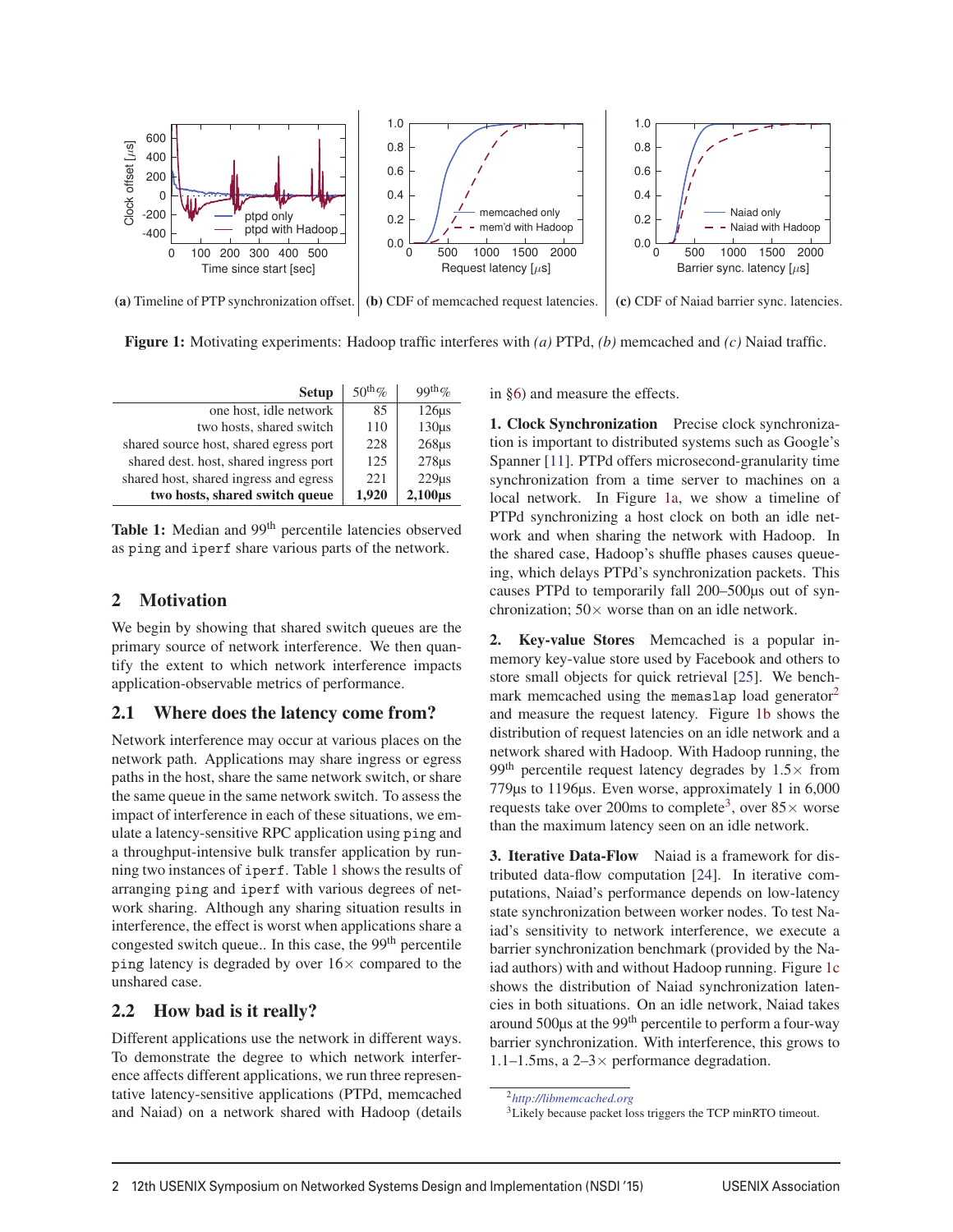

Figure 2: Packets fanning in to a four-port, virtual output queued switch. Output queues shown for port 3 only.

# 3 QJUMP System Design

Our exploratory experiments demonstrate that applications are sensitive to network interference, and that network interference occurs primarily as a result of shared switch queues. QJUMP therefore tackles network interference by reducing switch queueing: essentially, if we can reduce the amount of queueing in the network, then we will also reduce network interference. In the extreme case, if we can place a low, finite bound on queueing, then we can fully control network interference. This idea forms the basis of QJUMP.

In this section, we derive an intuitive model to place such a bound on queueing in any datacenter network topology. We first consider a single switch case, before extending the model to cover multiple switches. We then relax our model's throughput constraints and quantify the latency variance vs. throughput tradeoff. Finally, we describe how latency-sensitive traffic is allowed to "jumpthe-queue" over high-throughput traffic.

Although the model we present is intuitive, it amounts to a simplification of the classic Parekh-Gallager theorem [27, 28]. The theorem shows that end-to-end delay can be bounded in a Weighted Fair Queueing (WFQ) network, provided that the network remains undersubscribed. In the Appendix, we show the relationship between our model and the theorem. In essence, we use the fact that datacenter networks have a well-known structure (unlike the Internet) to simplify the theorem, resulting in the version that we now present.

## 3.1 Bounded Queues – Bounded Latency

To begin, we assume an initially idle network in which each host is connected by a single link. We also assume that the link rate never decreases from the edge to the core of the network—an assumption that is true in any reasonable datacenter network.

Single Switch Queueing Model Consider the simplified model of a typical virtual-output queued (VOQ) layer 2 switch shown in Figure 2. The figure shows four input ports which are connected to four output ports via a crossbar. Only the output queues for port 3 are shown. One of two scenarios might occur at an instant in time: (*i*) only one input port sends packets to output port 3; or (*ii*) multiple input ports send packets to output port 3.

In the first case, a single sender can communicate with the destination port without queueing. Packets are only delayed by the processing delay across the switch, which is typically less than 0.5μs.

In the second case, packets arrive concurrently and only one packet can exit from the output port at a time. The switch scheduler must share access to this output by serializing the concurrent arrivals. In the worst case, the number of packets that arrive concurrently is equal to the *maximum fan-in* of the switch (see Figure 2), which is the number of input ports on the switch (four in this example). Thus, a packet may have to wait for up to *max fan-in*−1 packets before it is serviced .

**Example 12th User Control in the User Control in the User Systems Dependent Control in the Review on Networked Systems Dependent Association (NSDI '15) 3 in the Review of the USENIX Symposium on Networked Systems Depende** Multi Switch Queueing Model We can easily expand this understanding to cover multi-hop networks by treating the whole network as a single "big switch" (this is a version of the *hose-constraint* [15] model). Since we assume that each host has only one connection to the network, all packets "fanning in" to a host must eventually use this one link. This represents a mandatory serialization point, regardless of the core network topology. Given *n* hosts in the network, a packet may therefore experience at most *max network fan-in*  $-1 = n - 2 \approx n$ packets worth of delay. Knowing that a packet of size *P* will take  $P/R$  seconds to transmit at link-rate  $R$ , we can therefore bound the maximum interference delay at:

*worst case end-to-end delay* 
$$
\le n \times \frac{P}{R} + \varepsilon
$$
 (1)

where *n* is the number of hosts, *P* the maximum packet size (in bits), *R* is the rate of the slowest link in bits per second and  $\varepsilon$  is the cumulative processing delay introduced by switch hops.

Network epochs So far, our model assumes that switch queues are initially empty and that the network is undersubscribed. In this case, Equation 1 offers an upper bound on end-to-end network delay. We refer to the result from Equation 1 as a *network epoch*. Intuitively, a network epoch is the maximum time that an idle network will take to service one packet from every sending host, regardless of the source, destination or timing of those packets. If all hosts are rate-limited so that they cannot issue more than one packet per epoch, no permanent queues can build up and the end-to-end network delay bound will be maintained forever.

One problem with a network epoch is that it is a global concept: to maintain it, all hosts must agree on when an epoch begins and when an epoch ends. This requires scheduling and precise timing. If all hosts in the network share a single time source, network epochs can be synchronized. Hardware time-stamped PTP synchronization on modern hardware can be used for micro-second granularity network scheduling [29]. PTP synchronization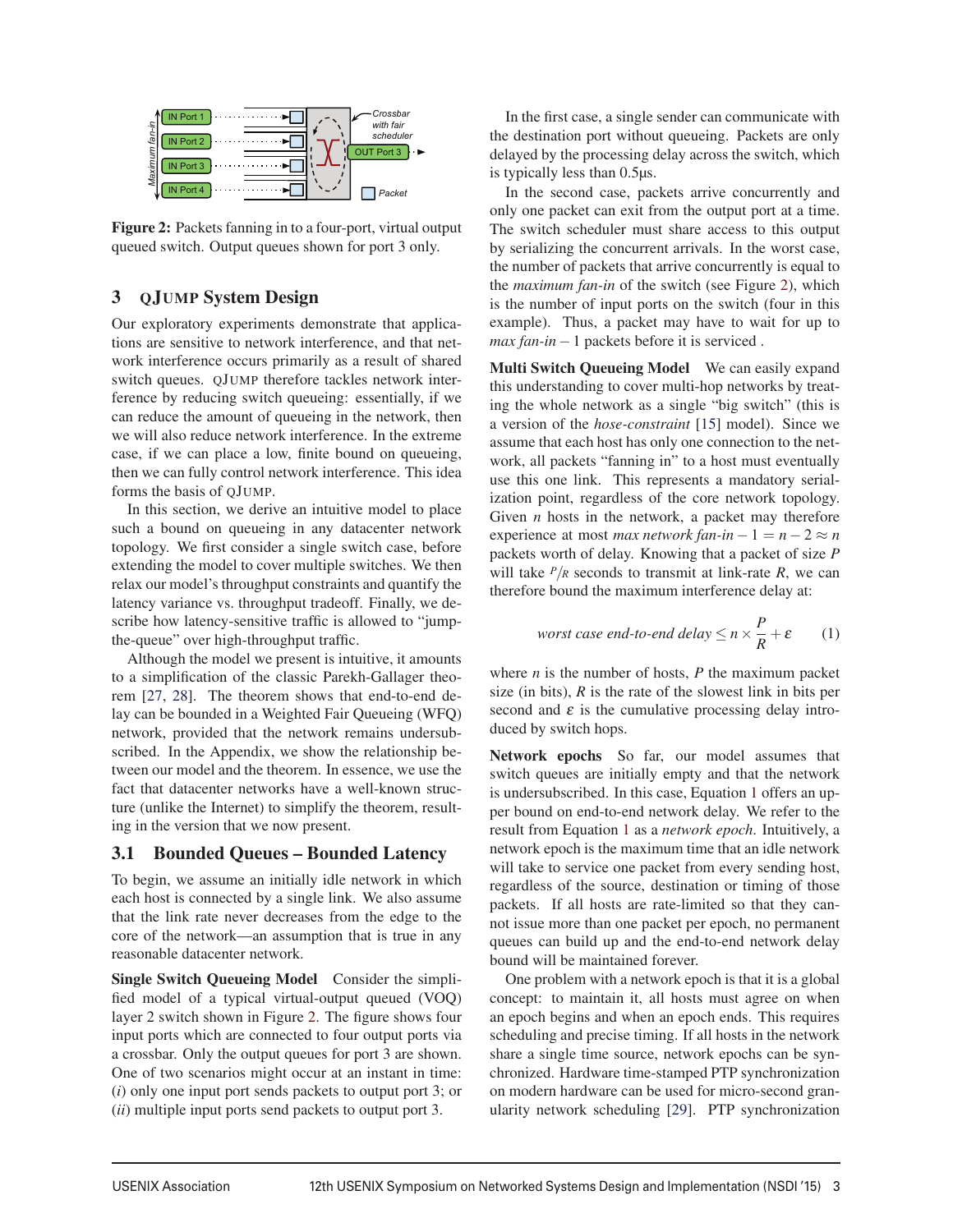hardware is not yet ubiquitous. As an alternative, we can allow the network to become *mesochronous*. That is, we require all network epochs in the system to occur at the same *frequency*, but impose no restriction on the *phase* relationship between epochs. In this case, host-based timing is sufficient, so long as drift remains minimal over the sub-millisecond timespan of a network epoch.

This mesochronous relaxation does, however, affect our assumption of an initially idle network. A phase misalignment between hosts (or switches) means that a switch may encounter *two* packets within a host's network epoch: the first packet being issued at the end of an epoch and the second packet issued immediately at the start of the next epoch. The probability of this unfortunate alignment occurring decreases exponentially with scale. With as few as ten machines, the likelihood of waiting behind more than *n* packets is very small. Nevertheless, to ensure that the latency bound is *guaranteed*, we can accommodate the mesochronous case by doubling our worst-case latency bound. Our network epoch calculation thus becomes:

$$
network\, epoch = 2n \times \frac{P}{R} + \varepsilon \tag{2}
$$

This is a key property of QJUMP: if we rate-limit all hosts so that they can only issue one packet every network epoch, then no packet will take more than one network epoch to be delivered in the worst case.

## 3.2 Latency Variance vs. Throughput

Although the equation derived above provides an absolute upper bound on in-network delay, it also has the effect of aggressively restricting throughput. Formulating Equation 2 for throughput, we obtain:

*throughput* = 
$$
\frac{P}{network\,epoch} \approx \frac{R}{2n}
$$
 (3)

That is, as we increase the number of hosts *n* linearly, we decrease the throughput capacity for each host by a factor of 2*n*. For example, with 1,000 hosts and a 10Gb/s edge we obtain an effective throughput of less than 5Mb/s per host. Clearly, this is not ideal.

We can improve this situation by making two observations. First, Equation 2 is pessimistic: it assumes that all hosts transmit to one destination at the worst time, which is unlikely given a realistic network and traffic distribution. Second, some applications (e.g. PTP) are more sensitive to interference than others (e.g. memcached, Naiad) whereas still other applications (e.g. Hadoop) are more sensitive to throughput restrictions.

From the first observation, we can relax the throughput constraints in Equation 2 by assuming that fewer than *n* hosts send to a single destination at the worst time. For example, if we assume that only 500 of the 1,000 hosts concurrently send to a single destination, then those 500 hosts can send at twice the rate and maintain the same network delay. More generally, we define a scaling factor  $f$  so that the assumed number of senders  $n'$  is given by:

$$
n' = \frac{n}{f} \quad \text{where} \quad 1 \le f \le n. \tag{4}
$$

Intuitively, *f* is a "throughput factor": as the value of *f* grows, so does the amount of bandwidth available.

From the second observation, some (but not all) applications can tolerate some degree of latency variance. For these applications, we aim for a statistical reduction in latency variance. This re-introduces a degree of statistical multiplexing to the network, but one that is more tightly controlled than in current networks. When the the value of *f* is too optimistic (i.e. the actual number of senders is greater than  $n'$ ), some queueing may occur, resulting in network interference.

The probability that interference occurs increases with increasing values of *f*. At the upper bound  $(f = n)$ , latency variance is no worse than in existing networks and full network throughput is available. At the lower bound  $(f = 1)$ , latency is guaranteed, but with much reduced throughput. In essence, *f* quantifies the latency variance vs. throughput tradeoff.

# 3.3 Jump the Queue with Prioritization

We would like to use multiple values of *f* concurrently, so that different applications can benefit from the latency variance vs. throughput tradeoff that suits them best. To achieve this, we partition the network so that traffic from latency-sensitive applications (e.g. PTPd, memcached, Naiad) can "jump-the-queue" over traffic from throughput intensive applications (e.g. Hadoop).

Datacenter switches support the IEEE 802.1Q [18] standard which provides eight (0–7) hardware enforced "service classes" or "priorities". Priorities are rarely used in practice because priority selection can become a "race to the top". For example, memcached developers may assume that memcached traffic is the most important and should receive the highest priority. Meanwhile, Hadoop developers may assume that Hadoop traffic is the most important, and should similarly receive the highest priority. Since there is a limited number of priorities, neither can achieve an advantage and prioritization loses its value. QJUMP is different.

QJUMP couples priority values and rate-limits: for each priority, we assign a distinct value of  $f$ , with higher priorities receiving *smaller* values. Since a small value of *f* implies an aggressive rate limit, priorities become useful because they are no longer "free": QJUMP users must choose between low latency variance at low throughput (high priority) and high latency variance at high throughput (low priority).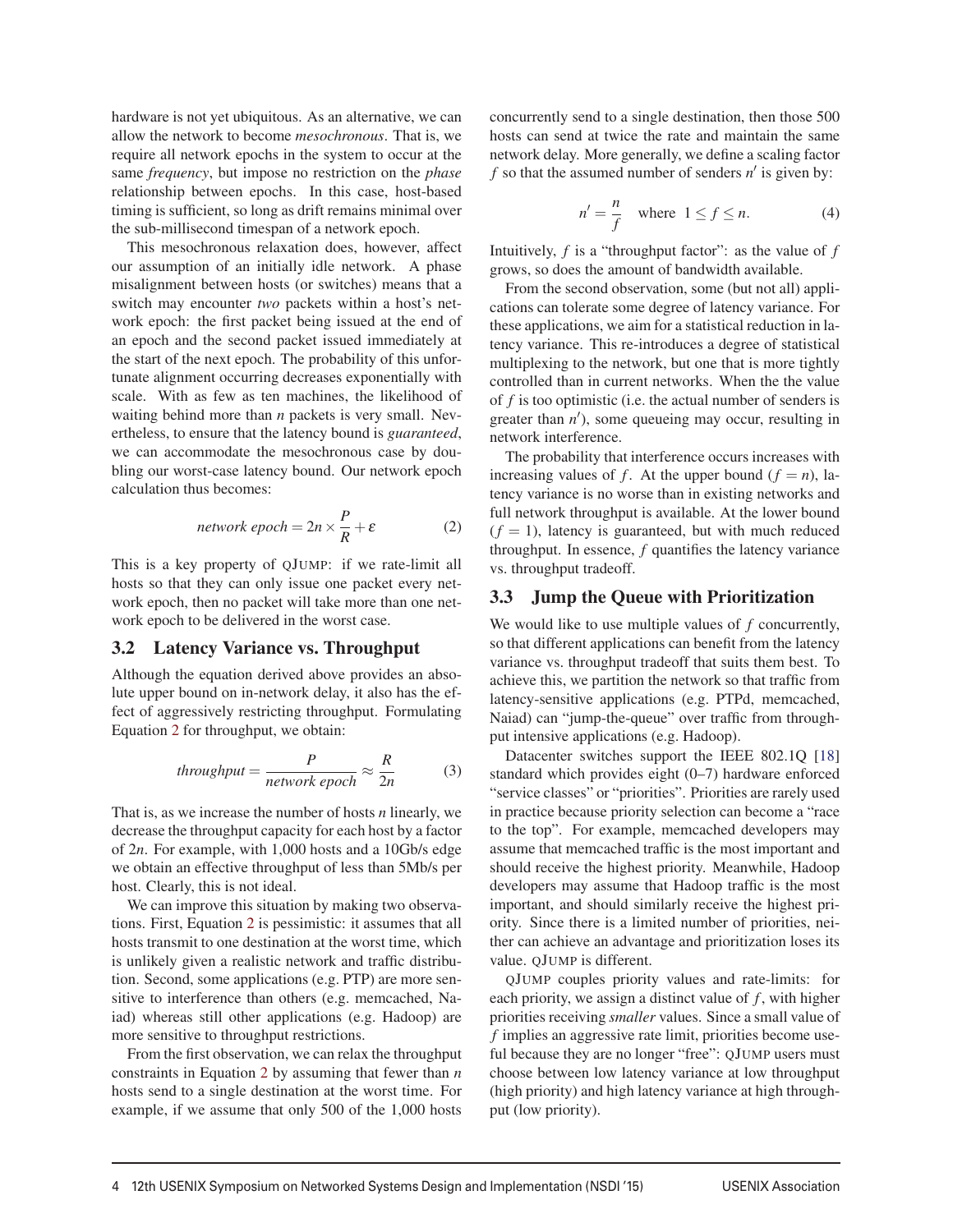We call the assignment of an *f* value to a priority a QJUMP *level*. The latency variance of a given QJUMP level is a function of the sum of the QJUMP levels above it. In Section 5, we discuss various ways of assigning *f* values to QJUMP levels.

4

# 4 QJUMP Implementation

QJUMP has two components: a rate-limiter to provide admission control to the network, and an application utility to configure unmodified applications to use QJUMP levels. In a multi-tenant environment, the rate-limiter is deployed as a component in the hypervisor and QJUMP is configured for the total number of virtual hosts. In a single-authority environment, the rate-limiter is deployed as an addition to the kernel network egress path and QJUMP is configured for the number of physical hosts.

Rate limiting QJUMP differs from many other systems that use rate-limiters. Instead of requiring a rate-limiter for each flow, each host only needs one coarse-grained rate-limiter per QJUMP level. This means that just eight rate-limiters per host are sufficient when using IEEE 802.1Q priorities. As a result, QJUMP rate-limiters can be implemented efficiently in software.

In our prototype, we use the queueing discipline (qdisc) mechanism offered by the Linux kernel traffic control (TC) subsystem to rate-limit packets. TC modules do not require kernel modifications and can be inserted and removed at runtime, making them flexible and easy to deploy. We also use Linux's built-in 802.1Q VLAN support to send layer 2 priority-tagged packets.

Listing 1 shows our a custom rate-limiter implementation. To keep the rate-limiter efficient, all operations quantify time in cycles. This requires us to initially convert the network epoch value from seconds into cycles (line 1). We then synthesize a clock from the CPU timestamp counter (rdtsc, line 6). This provides us with extremely fine-grained timing for the price of just one instruction on the critical path.

When a new packet arrives at the rate-limiter, it is classified into a QJUMP level using the priority tag found in its sk buff (line 7). Users can set this priority directly in the application code, or assign priorities to unmodified binaries using our application utility. Next, the ratelimiter checks if a new epoch has begun. If so, it issues a fresh allocation of bytes to itself (lines 8–10). It then checks to see if sufficient bytes are remaining to send the packet in this network epoch (line 12). If so, the packet is forwarded to the driver (line 15–16), if not, the packet is dropped (line 13). In practice, packets are rarely dropped because our application utility also resizes socket buffers to apply early back-pressure.

Forwarded packets are mapped onto individual driver queues depending on the priority level. QJUMP there-

```
long epoch_cycles = to_cycles(network_epoch);
  long timeout = start_time;
  long bucket [NUM_QJUMP_LEVELS];
 5 int qJumpRateLimiter(struct sk_buff* buffer) {
    long cycles_now = asm("rtisc"); /* read cycle ctr */
    int level = buffer->priority;
    if (cycles_now > timeout) { /* new token alloc? */
      timeout += epoch_cycles;
     bucket[level] = tokens[level];
11 \t{}12 if (buffer->len > bucket[level]) {
13 return DROP; /* tokens for epoch exhausted */
14 }
    bucket[level] -= buffer->len;
    sendToHWQueue(buffer, level);
17 return SENT;
18 }
```
Listing 1: QJUMP rate-limiter pseudocode.

fore prioritizes low-latency traffic in the end-host itself, before packets are issued to the network card.

Since Equation 2 assumes pessimal conditions, our rate-limiter also tolerates bursts up to the level-specific byte limit per epoch. This makes it compatible with hardware offload techniques such as TSO, LSO or GSO.

On our test machines, we found no measurable effect of the rate-limiter on CPU utilization or throughput. On average it imposes a cost of 35.2 cycles per packet  $(\sigma = 18.6; 99<sup>th</sup>\% = 69$  cycles) on the Linux kernel critical path of  $\approx 8,000$  cycles. This amounts to less than 0.5% overhead.

QJUMP Application Utility QJUMP requires that applications (or, specifically, sockets within applications) are assigned to QJUMP levels. This is easily done in application code directly with a setsockopt() using the SO PRIORITY option. However, we would also like to support unmodified applications without recompilation. To achieve this, we have implemented a utility that dynamically intercepts socket setup system calls and alters their options. We inject the utility into unmodified executables via the Linux dynamic linker's LD PRELOAD support (a similar technique to OpenOnload [31]).

The utility performs two tasks: (*i*) it configures socket priority values, and (*ii*) it sets socket send buffer sizes. Modifying socket buffer sizes is an optimization to apply early back-pressure to applications. If an application sends more data than its QJUMP level permits, an ENOBUFS error is returned rather than packets being dropped. While not strictly required, this optimization brings a significant performance benefit in practice as it helps avoid TCP retransmit timeouts (minRTOs).

# 5 Configuring QJUMP

A QJUMP deployment requires five parameters to be configured: (*i*)  $n$ , the number of hosts; (*ii*)  $P$ , the maximum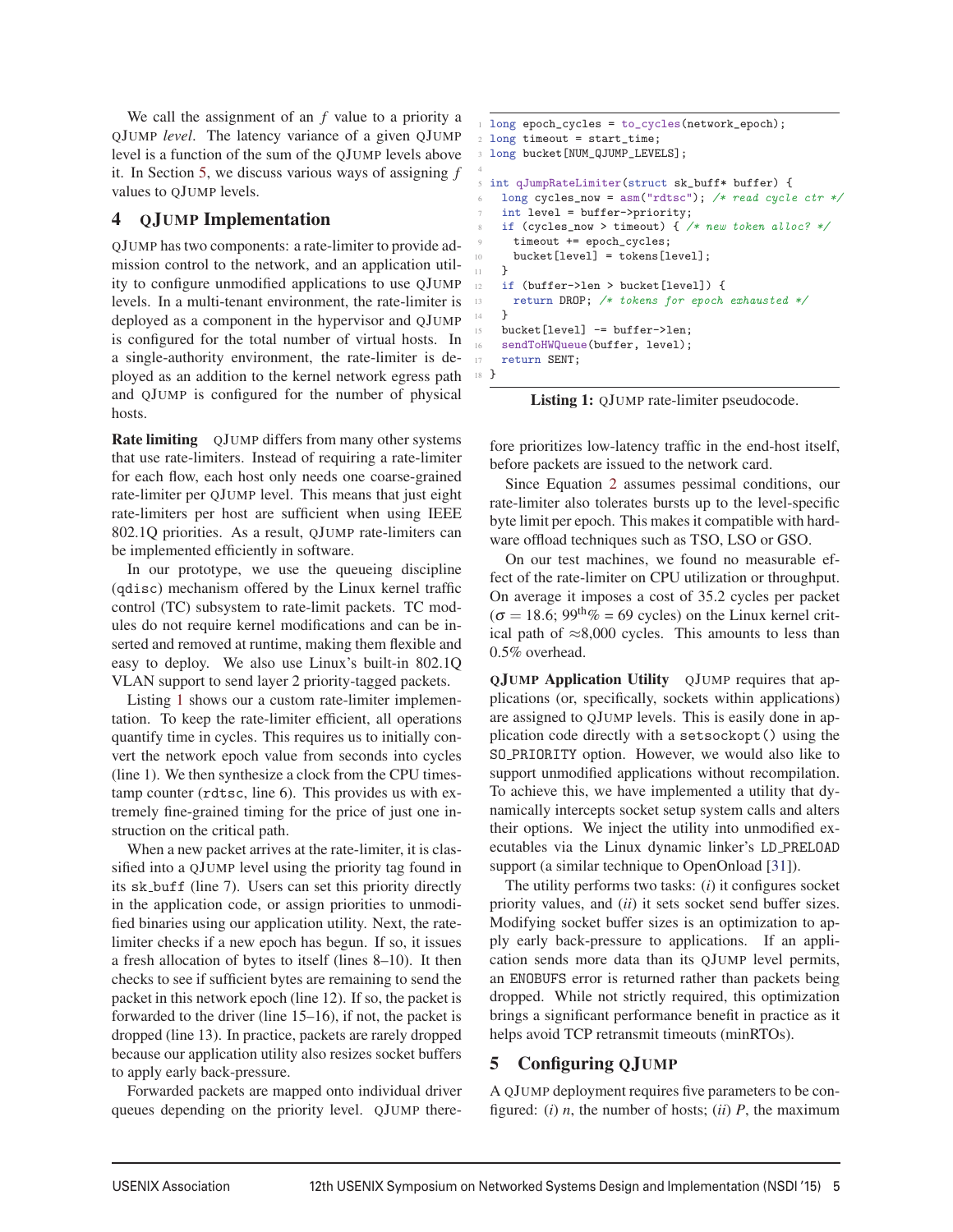packet size; (*iii*) *R*, the rate of the slowest edge link; (*iv*)  $\varepsilon$ , the edge-to-edge cumulative switch processing delay; and  $(v)$   $f_i$ , the assumed fraction of concurrently transmitting hosts at each level.

**Configuring**  $R$  and  $\varepsilon$  As the topology of a datacenter network is static, the minimum link speed *R* and the cumulative switching delay  $\varepsilon$  do not vary. Typical values are  $R = 10$ Gb/s or 40Gb/s and  $\varepsilon = 1$ μs to 4μs.

**Configuring**  $P$  In §3.1, we defined  $P$  as the "maximum" packet size". However, it is more correctly defined as the maximum number of bytes that can be issued into the network at the guaranteed latency level in a single network epoch. From Equation 2, the network epoch grows linearly with increasing *P*, so *P* should be kept small to keep the network epoch short. However, we also want *P* to be big enough to be useful. Benson *et al.* found that 30%–50% of packets in many datacenters contain fewer than 256 bytes [5]. This suggests that  $\leq$ 256B packets are sufficient for some applications. For 1,000 hosts, setting *P* to 256 bytes results in a worst-case delay of <500μs.

Configuring *n* This usefulness of QJUMP depends on the size of the latency bound, which scales as a function of *n*. If all hosts in the network use QJUMP, then *n* can take a value of between 1,000 and 4,000 hosts and maintain a bound of 100-500μs using small messages of 64–256B. QJUMP can also be configured with *n* set as a subset of the hosts, provided that the remainder of hosts only use the lowest network priority.

Application-specific knowledge may also be exploited to increase the number of hosts that can participate in a QJUMP network. For example, a distribute/aggregate service may send requests to 10,000 hosts, but can be certain that fewer than 1,000 will respond. In this case, *n* can still be set to 1,000 hosts, but all 10,000 hosts can use QJUMP with guarantees. Finally, QJUMP scales with the network speed. On a faster network (e.g. a 40Gb/s edge), the same delay can be maintained for larger *n* (e.g. 16,000).

Configuring *fi* The most complicated parameters to determine are the throughput factors *fi*. Fortunately, each value of  $f_i$  is easily expressible as a rate-limit (e.g in Mb/s) which makes choosing values relatively intuitive (see §6 for examples). The best value for *fi* depends on the desired latency distribution and the workload. The simplest configuration is to use only two QJUMP levels: (*i*) guaranteed latency  $(f_1 = 1)$  and (*ii*) maximum throughput  $(f_7 = n)$ . Alternatively, a set of  $f_i$  values can be configured for a known application mix or for a known traffic distribution.

1. Known Application Mix Datacenter application mixes are often known, or information on application profiles can be obtained from users [4, 20, 21]. If application latency and throughput requirements can be estimated or measured, the QJUMP levels can be set to accommodate their needs. $4$  In practice, simple benchmarks at different rate limits make it easy to characterize an application. We show an example in §6.5.

2. Known Traffic Distribution While the application mix in large datacenters can be complex, monitoring infrastructure supplies aggregate traffic statistics. An approximate distribution of flow sizes is often available [1, 5, 16]. For a known flow size distribution, *fi* values can be configured to partition the traffic according to a desired latency variance vs. throughput distribution. We applied this method on a flow size CDF using a simple spreadsheet. This worked well in our experiments and simulations in §6.4.

# 6 Evaluation

We evaluate QJUMP both on a small deployment and in simulation. Our evaluation shows that QJUMP:

- 1. resolves network interference for a collection of real-world datacenter applications (§6.2);
- 2. outperforms Ethernet Flow Control (802.3x), ECN and DCTCP in our deployment (§6.3);
- 3. provides excellent flow completion times, close to or better than DCTCP [1] and pFabric [3] (§6.4);
- 4. is easily configurable, illustrated by examples of methods to determine QJUMP parameters (§6.5).

# 6.1 Experimental setup

Our physical test-bed comprises an otherwise idle, 12 node cluster of recent AMD Opteron and Intel Xeonbased machines running Ubuntu 14.04 with Linux kernel 3.4.55. Each machine has one two-port 10Gb/s NIC installed. Our network is comprised of four Arista DCS-7124fx switches arranged as per Figure 4. We use ptpd v2.1.0 and memcached v1.4.14. We generate load for memcached using memaslap from libmemcached v1.0.15 running a binary protocol, mixed GET/SET workload of 1 KB requests in TCP mode with 128 concurrent requests. The Naiad experiments use v0.2.3 and the barrier-sync microbenchmark was supplied by the Naiad authors. Hadoop 2.0.0-mr1-cdh4.5.1 is deployed on eight of our twelve nodes, with the HDFS data in tmpfs and the replication factor set to  $s$ ix.<sup>5</sup> The Hadoop workload is a natural join between two uniformly randomly generated 512 MB data sets (39M rows each), which produces an output of 29 GB (1.5B rows).

# 6.2 QJUMP Resolves Network Interference

Our experiments in §2 showed that network interference degrades application performance. We now repeat those experiments with QJUMP enabled and show that QJUMP mitigates the network interference, resulting in near ideal

<sup>4</sup> There may be more applications than QJUMP levels. In this case, some levels will need to be shared between applications.

<sup>5</sup>This simulates the traffic a larger Hadoop cluster would generate.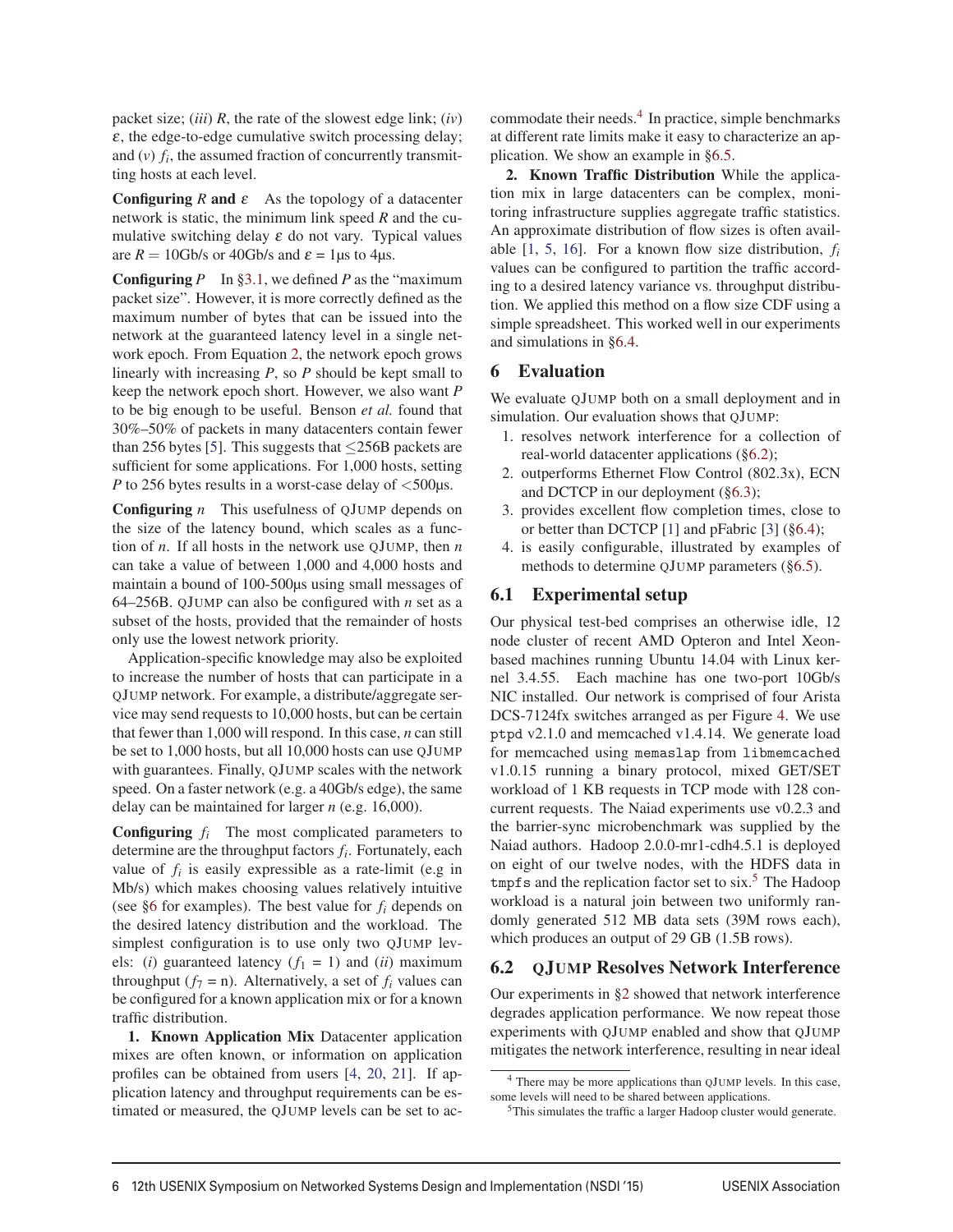

[switch. Note the change in](http://www.cl.cam.ac.uk/netos/qjump/nsdi2015/figure3a.html) *x*-axis scale.

t[ency: CDF of 9 million samples.](http://www.cl.cam.ac.uk/netos/qjump/nsdi2015/figure3b.html)

(c) [QJ fixes Naiad barrier synchronization](http://www.cl.cam.ac.uk/netos/qjump/nsdi2015/figure3c.html) latency: CDF over 10k samples.

Figure 3: Application-level latency experiments: QJUMP (green, dotted line) mitigates the latency tails from Figure 1.



Figure 4: Network topology of our test-bed.

performance. We also show that in a realistic multiapplication setting, QJUMP both resolves network interference and outperforms other readily available systems. We execute these experiments on the topology shown in Figure 4.

Low Latency RPC vs. Bulk Transfer Remote Procedure Calls (RPCs) and bulk data transfers represent extreme ends of the latency-bandwidth spectrum. QJUMP resolves network interference at these extremes. As in §2.1, we emulate RPCs and bulk data transfers using ping and iperf respectively. We measure in-network latency for the ping traffic directly using a high resolution Endace DAG capture card and two optical taps on either side of a switch. This verifies that queueing latency at switches is reduced by QJUMP. By setting ping to the highest QJUMP level  $(f_7 = 1)$ , we reduce its packets' latency at the switch by over 300× (Figure 3a). The small difference between idle switch latency (1.6μs) and QJUMP latency (2–4μs) arises due a small on-chip FIFO through which the switch must process packets in-order. The switch processing delay, represented as  $\varepsilon$  in Equation 2, is thus no more than 4μs for each of our switches.

Memcached QJUMP resolves network interference experienced by memcached sharing a network with Hadoop. We show this by repeating the memcached experiments in §2.2. In this experiment, memcached is configured at an intermediate QJUMP level, rate-limited to 5Gb/s (above memcached's maximum throughput; see §6.5). Figure 3b shows the distribution (CDF) of memcached request latencies when running on an idle network, a shared network, and a shared network with QJUMP enabled. With QJUMP enabled, the request latencies are close to the ideal. The median latency improves from 824μs in the shared case to 476μs, a nearly  $2 \times$  improvement.<sup>6</sup>

Naiad Barrier Synchronization OJUMP also resolves network interference experienced by Naiad [24], a distributed system for executing data parallel dataflow programs. Figure 3c shows the latency distribution of a four-way barrier synchronization in Naiad. On an idle network network, 90% of synchronizations take no more than 600μs. With interfering traffic from Hadoop, this value doubles to 1.2ms. When QJUMP is enabled, however, the distribution closely tracks the uncontended baseline distribution, despite sharing the network with Hadoop. QJUMP here offers a  $2-5\times$  improvement in application-level latency.

Multi-application Environment In real-world datacenters, a range of applications with different latency and bandwidth requirements share same infrastructure. QJUMP effectively resolves network interference in these shared, multi-application environments. We consider a datacenter setup with three different applications: ptpd for time synchronization, memcached for serving small objects and Hadoop for batch data analysis. Since resolving on-host interference is outside the scope of our work, we avoid sharing hosts between applications in these experiments and share only the network infrastructure.

Figure 5 *(top)* shows a timeline of average request latencies (over a 1ms window) for memcached and synchronization offsets for ptpd, each running alone on an otherwise idle network. Figure 5 *(middle)*, shows the two applications sharing the network with Hadoop. In this

<sup>6</sup>The distributions for the idle network and the QJUMP case do not completely agree due of randomness in the load generated.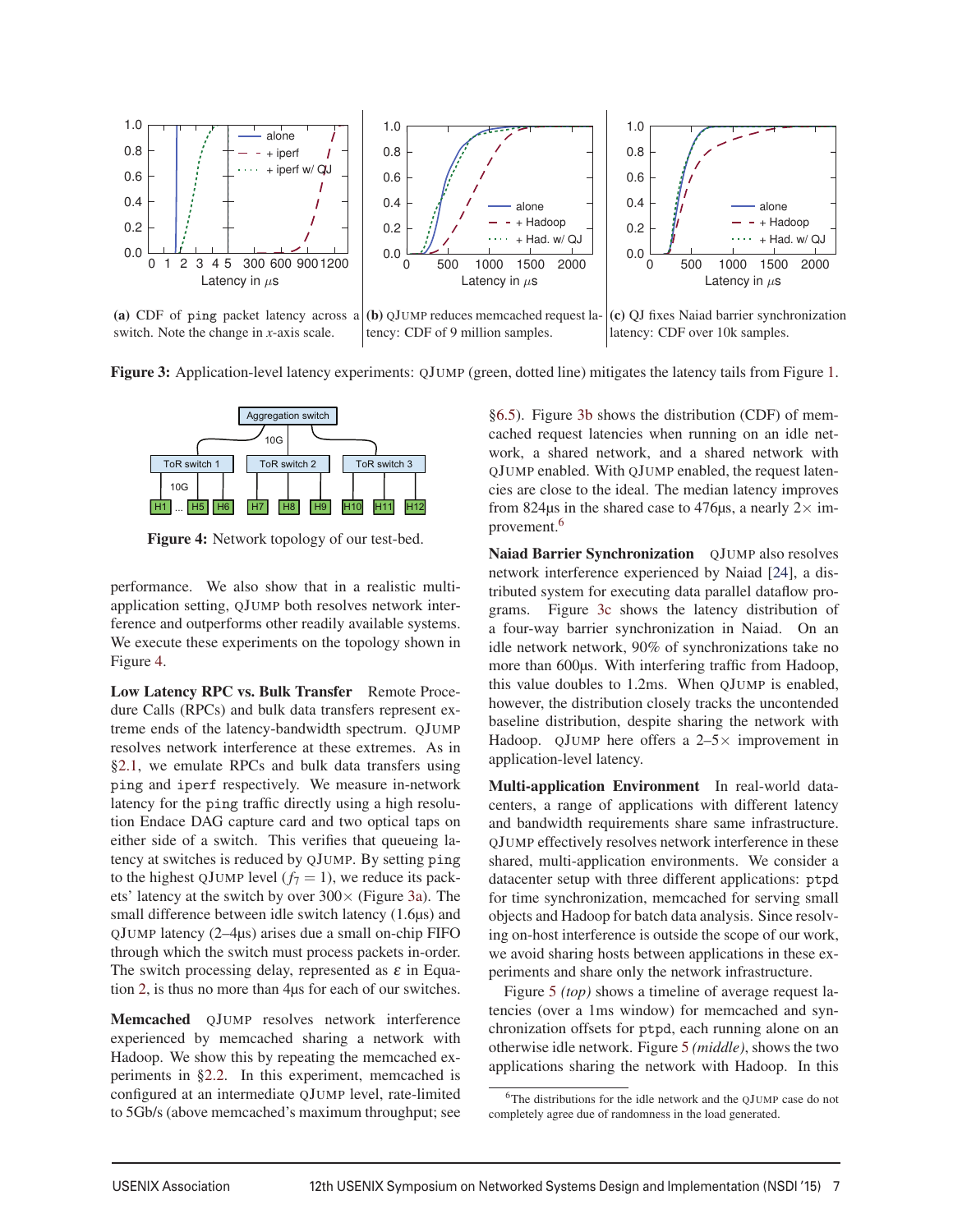

Figure 5: PTPd and memcached in isolation *(top)*, with interfering traffic from Hadoop *(middle)* and with the interference mitigated by QJUMP *(bottom)*.

case, average latencies increase for both applications and visible latency spikes (corresponding to Hadoop's shuffle phases) emerge. With QJUMP deployed, we assign ptpd to  $f_7 = 1$ , Hadoop to  $f_0 = n = 12$  and memcached to  $T_5 = 5 \text{Gb/s} \implies f_5 = 6$  (see §6.5). The three applications now co-exist without interference (Figure 5 *(bottom)*). Hadoop's performance is not noticeably affected by QJUMP, as we will further show in §6.3.

Distributed Atomic Commit One of QJUMP's unique features is its guaranteed latency level (described in §3.1). Bounded latency enables interesting new designs for datacenter coordination software such as SDN control planes, fast failure detection and distributed consensus systems. To demonstrate the usefulness of QJUMP's bounded latency level, we built a simple distributed twophase atomic-commit (2PC) application.

The application communicates over TCP or over UDP with explicit acknowledgements and retransmissions. Since QJUMP offers reliable delivery, the coordinator can send its messages by UDP broadcast when QJUMP is enabled. This optimization yields a  $\approx$ 30% throughput improvement over both TCP and UDP.

In Figure 6, we show the request rate for one coordinator and seven servers as a function of network interference. Interference is created with two traffic generators: on that generates a constant 10Gb/s of UDP traffic and another that sends fixed-size bursts followed by a 25ms pause. We report interference as the ratio of the burst size to the internal switch buffer size. Beyond a ratio of 200%, permanent queues build up in the switch. At this point the impact of retransmissions degrades throughput of the UDP and TCP implementations to 20% of the



Figure 6: QJUMP offers constant two-phase commit [throughput even at high levels of network interference.](http://www.cl.cam.ac.uk/netos/qjump/nsdi2015/figure6.html)

10,000 requests/sec observed on an idle network. By contrast, the UDP-over-QJUMP implementation does not degrade as its messages "jump the queue". At high interference ratios (>200%), two-phase commit over QJUMP achieves  $6.5\times$  the throughput of standard TCP or UDP. Furthermore, QJUMP's reliable delivery and low latency enable very aggressive timeouts to be used for failure detection. Our 2PC system detects component failure within two network epochs ( $\approx$ 40μs on our network), far faster than typical failure detection timeouts (e.g. 150 ms in RAMCloud [26, §4.6]).

## 6.3 QJUMP Outperforms Alternatives

Several readily deployable congestion control schemes exist, including Ethernet Flow Control (802.1x), Explicit Congestion Notifications (ECN) and Data Center TCP (DCTCP). We repeat the multi-application experiment described in §6.2 and show that QJUMP exhibits better interference control than other schemes.

Since interference is transient in these experiments, we measure the degree to which it affects applications using the root mean square (RMS) of each applicationspecific metric.<sup>7</sup> For Hadoop, PTPd and memcached, the metrics are job runtime, synchronization offset and request latency, respectively. Figure 7 shows six cases: an ideal case, a contended case and one for each of the four schemes used to mitigate network interference. All cases are normalized to the ideal case, which has each application running alone on an idle network. We discuss each result in turn.

Ethernet Flow Control Like QJUMP, Ethernet Flow Control is a data link layer congestion control mechanism. Hosts and switches issue special *pause* messages

<sup>7</sup>RMS is a statistical measure of the *magnitude* of a varying quantity [6, p. 64]. This is not the same as the root mean square error (RMSE), which measures prediction accuracy.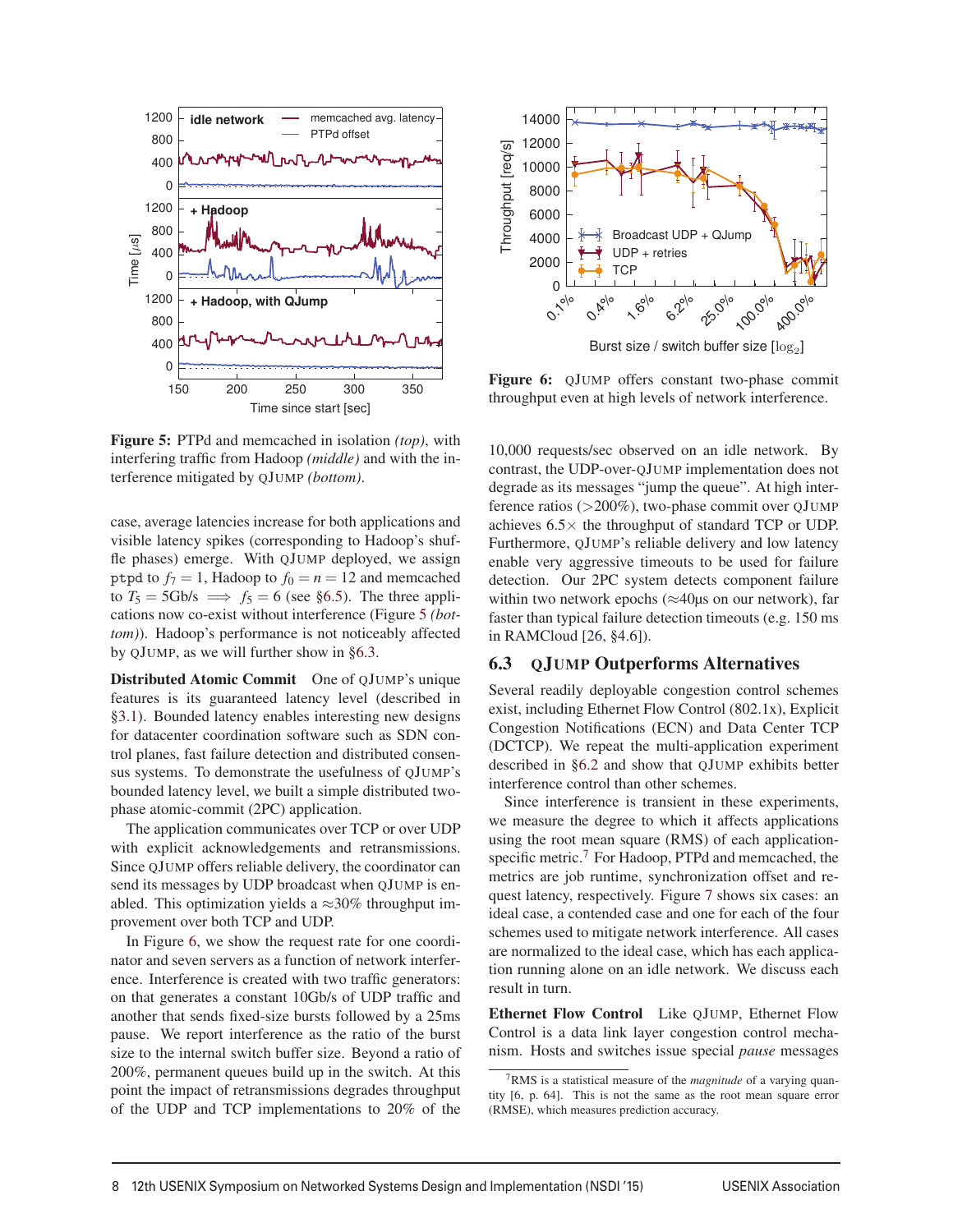

Figure 7: QJUMP [comes closest to ideal performance for](http://www.cl.cam.ac.uk/netos/qjump/nsdi2015/figure7.html) all of Hadoop, PTPd and memcached.

when their queues are nearly full, alerting senders to slow down. Figure 7 shows that Ethernet Flow Control has a limited positive influence on memcached, but increases the RMS for PTPd. Hadoop's performance remains unaffected.

Early Congestion Notification (ECN) ECN is a network layer mechanism in which switches indicate queueing to end hosts by marking TCP packets. Our Arista 7050 switch implements ECN with Weighted Random Early Detection (WRED). The effectiveness of WRED depends on an administrator correctly configuring upper and lower *marking thresholds*. We investigated ten different marking thresholds pairs, ranging between [5, 10] and [2560, 5120] ([upper, lower], in packets). None of these settings achieve ideal performance for all three applications, but the best compromise was [40, 80]. With this configuration, ECN very effectively resolves the interference experienced by PTPd and memcached. However, this comes at the expense of increased Hadoop runtimes.

Datacenter TCP (DCTCP) DCTCP uses the rate at which ECN markings are received to build an estimate of network congestion. It applies this to a new TCP congestion avoidance algorithm to achieve lower queueing delays [1]. We configured DCTCP with the recommended ECN marking thresholds of [65, 65]. Figure 7 shows that DCTCP reduces the variance in PTPd synchronization and memcached latency compared to the contended case. However, this comes at an increase in Hadoop job runtimes, as Hadoop's bulk data transfers are affected by DCTCP's congestion avoidance.

QJUMP Figure 7 shows that QJUMP achieves the best results. The variance in Hadoop, PTPd and memcached performance is close to (Hadoop, PTPd) or slightly better than (memcached) in the uncontended ideal case.

# 6.4 QJUMP Improves Flow Completion



Figure 8: 144 node leaf-spine topology used for simulation experiments.

In addition to resolving network interference, QJUMP also provides excellent overall average and 99<sup>th</sup> percentile flow completion times (FCTs). Although QJUMP specifically optimizes tail latencies for small flows (at the expense of larger flows), doing so imposes a natural order on the network. This results in a surprisingly good overall network schedule with a generally positive impact on flow completion times.

The pFabric architecture has been shown to schedule flows close to optimally [3]. Therefore, we compare QJUMP against pFabric to assess the quality of the network schedule it imposes. pFabric "is a clean-slate design [that] requires modifications both at the switches and the end-hosts" [3, §1] and is therefore only available in simulation. By contrast, QJUMP is far simpler and readily deployable, but applies rigid, global rate limits.

We compare QJUMP against a TCP baseline, DCTCP and pFabric by extending an ns2 simulation provided by the authors of pFabric. This replicates the leaf-spine network topology used to evaluate pFabric (see Figure 8). We also run the same workloads derived from web search [1, §2.2] and data mining [16, §3.1] clusters in Microsoft datacenters, and show matching graphs in Figure 9.<sup>8</sup> As in pFabric, we normalize flows to their ideal flow completion time on an idle network.

Figure 9 reports the average and  $99<sup>th</sup>$  percentile normalized FCTs for small flows (0kB, 100kB] and the average FCTs for large flows (10MB,  $\infty$ ). For both workloads, QJUMP is configured with  $P = 9kB$ ,  $n = 144$ , and  ${f_0...f_7} = {144, 100, 20, 10, 5, 3, 2, 1}.$  We chose this configuration based on the distribution of flow sizes in the web search workload. However, in practice it worked well for both workloads.

Despite its simplicity, QJUMP performs very well. As expected, it works best on short flows: on both workloads, QJUMP achieves average and 99<sup>th</sup> percentile FCTs close to or better than pFabric's. On the web-search workload, QJUMP beats pFabric by a margin of up to 32% at the 99<sup>th</sup> percentile (Fig. 9b). For larger flows, the results are mixed. On the web search workload, QJUMP

<sup>8</sup>An extended set of graphs for both of the workloads is available at *<http://www.cl.cam.ac.uk/netos/qjump/sims.html>*.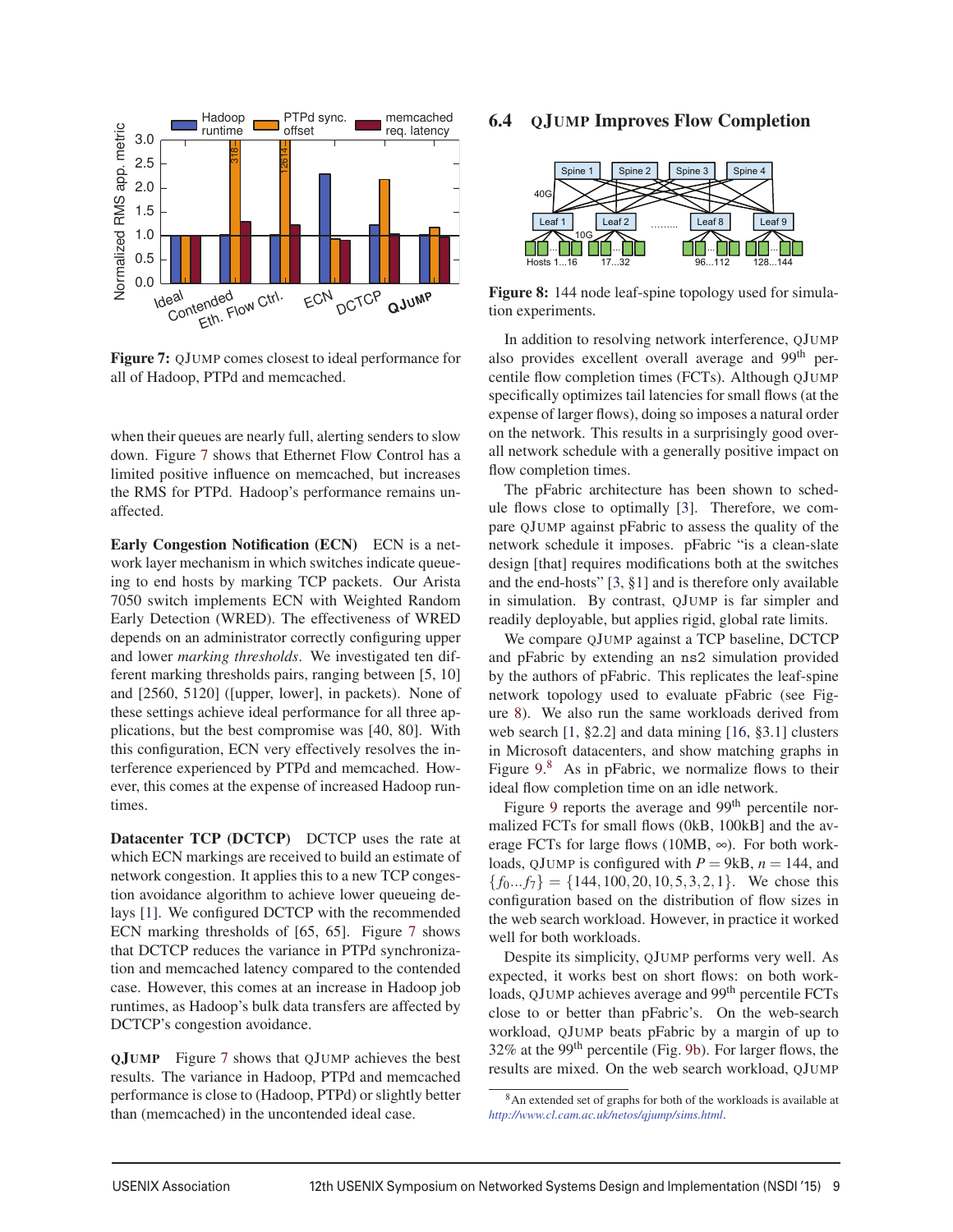

Figure 9: Normalized flow completion times in a 144-host simulation (1 is ideal): QJUMP outperforms TCP, DCTCP and pFabric for small flows. N.B.: log-scale *y*-axis; QJUMP and pFabric overlap in (a), (d) and (e).

outperforms pFabric by up to 20% at high load, but loses to pFabric by 15% at low load (Fig. 9c). On the data mining workload, QJUMP's average FCTs are between 30% and 63% worse than pFabric's (Fig. 9f).

In the data-mining workload, 85% of all *flows* transfer fewer than 100kB, but over 80% of the *bytes* are transferred in flows of greater than 100MB (less than 15% of the total flows). QJUMP's short epoch intervals cannot sense the difference between large flows, so it does not apply any rate-limiting (scheduling) to them. This results in sub-optimal behavior. A combined approach where QJUMP regulates interactions between large flows and small flows, while DCTCP regulates the interactions between different large flows might improve this.

## 6.5 QJUMP Configuration

As described in §5, QJUMP levels can be determined in several ways. One approach is to tune the levels to a specific mix of applications. For some applications, it is clear that they perform best at guaranteed latency (e.g. ptpd at  $f_7 = 1$ ) or high rate (e.g. Hadoop at  $f_0 = n$ ). For others, their performance at different throughput factors is less straightforward. Memcached is an example of such an application. It needs low request latency variance as well as reasonable request throughput. Figure 10 shows memcached's request throughput and latency as a function of rate-limiting. Peak throughput is reached at a rate allocation of around 5Gb/s. At the same point,



Figure 10: memcached throughput (top) and latency (bottom,  $log_{10}$ ) as a function of the QJUMP rate limit.

the request latency also stabilizes. Hence, a rate-limit of 5Gb/s gives the best tradeoff for memcached. This point has the strongest interference control possible without throughput restrictions. To convert this to a throughput factor, we get  $f_i = \frac{nT_i}{R}$  by rearranging Equation 2 for  $f_i$ . On our test-bed ( $n = 12$  at  $R = 10$ Gb/s),  $T_i = 5$ Gb/s yields a throughput factor of  $f = 6$ . We can therefore choose a QJUMP level for memcached (e.g. *f*4) and set it to a throughput factor ≥6.

QJUMP offers a bounded latency level at throughput factor  $f_7$ . At this level, all packets admitted into the net-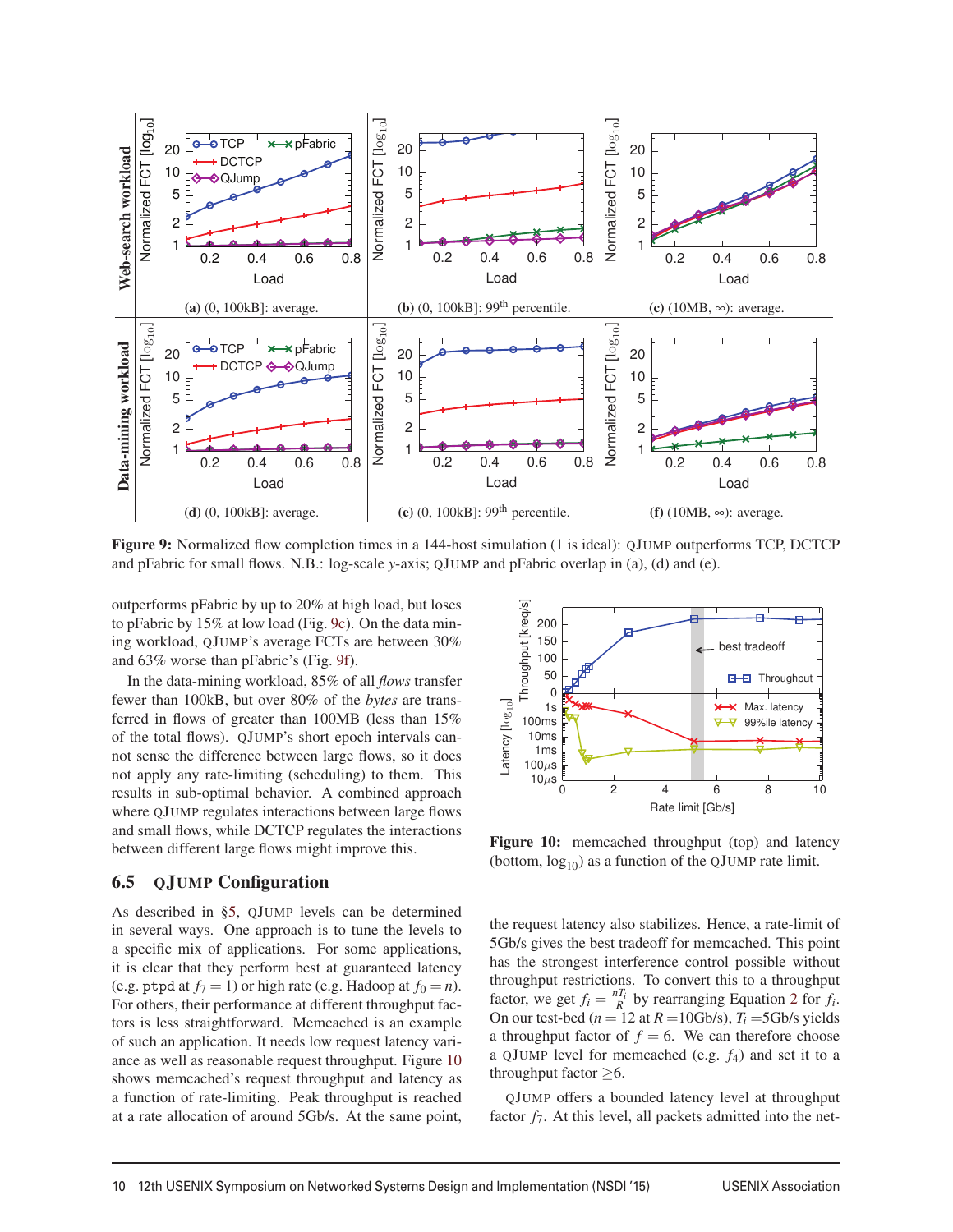

Figure 11: Latency bound validation: 60 host fan-in of *f*<sup>7</sup> and *f*<sup>0</sup> traffic; 100 million samples per data point.

| 10G                                       | <b>Aggregation Switch</b>               |                                 |
|-------------------------------------------|-----------------------------------------|---------------------------------|
| <b>ToR Switch 1</b>                       | ToR Switch 2                            | ToR Switch 3                    |
| 10G<br>HV <sub>4</sub><br>HV <sub>1</sub> | HV <sub>5</sub><br>HV <sub>7</sub><br>. | HV <sub>8</sub><br><b>HV 10</b> |
| 11.6G                                     |                                         |                                 |
| 1924<br>G1G6                              | 2530<br>3742                            | 4349<br>5560                    |

Figure 12: Latency bound validation topology: 10 hypervisors (HV) and 60 guests (G1..60) and 120 apps.

work must reach the destination by the end of the network epoch (§3.1). We now show that our model and the derived configuration perform correctly. To do this, we perform a scale-up emulation using a 60-host virtualized topology running on ten physical machines (see Figure 12). In this topology, each machine runs a "hypervisor" (Linux kernel) with a 10Gb/s uplink to the network. Each hypervisor runs six "guests" (processes) each with a 1.6Gb/s network connection. We provision QJUMP for the number of guests and run two applications on each guest: (*i*) a coordination service that generates one 256 byte packet per network epoch at the highest QJUMP level, and (*ii*) a bulk sender that issues 1500 byte packets as fast as possible at the lowest QJUMP level. All coordination requests are sent to a single destination.

Figure 11 shows the latency distribution of coordination packets as a function of the throughput factor at the highest QJUMP level,  $f_7$ . If the  $f_7$  is set to less than 1.0 (region A), the latency bound is met (as we would expect). In region **B**, where  $f_7$  is between 1.0 and 2.7, transient queueing affects some packets—as evident from the 100<sup>th</sup> percentile outliers—but all requests make it within the latency bound. Beyond  $f_7 = 2.7$  (region C), permanent queueing occurs.

This experiment offers two further insights about QJUMP's rate-limiting: (*i*) at throughput factors near 1.0,

the latency bound is usually still met, and (*ii*) via ratelimiting, QJUMP prevents latency-sensitive applications from interfering with their *own* traffic.

#### 7 Related Work

Network congestion in datacenter networks is an active research area. Table 2 compares the properties of recent systems, including those we already compared against in §6.3 and §6.4. We categorize systems as *deployable* if they function on commodity hardware, unmodified transport protocols and unmodified application source code.

Fastpass [29] employs a global arbiter that times the admission of packets into the network and routes them. While Fastpass eliminates in-network queueing, requests for allocation must queue at the centralized arbiter.

EyeQ [22] primarily aims for bandwidth partitioning, although it also reduces latency tails. It, however, requires a full-bisection bandwidth network and a kernel patch in addition to a TC module.

Deadline Aware TCP  $(D^2TCP)$  [33] extends DCTCP's window adjustment algorithm with the notion of flow deadlines, scheduling flows with earlier deadlines first. Like DCTCP,  $D^2TCP$  requires switches supporting ECN;<sup>9</sup> it also requires inter-switch coordination, kernel and application modifications.

HULL combines DCTCP's congestion avoidance applied on network links' utilization (rather than queue length) with a special packet-pacing NIC [2]. Its ratelimiting is applied in reaction to ECN-marked packets.

 $D<sup>3</sup>$  [35] allocates bandwidth on a first-come-first-serve basis. It requires special switch and NIC hardware and modifies transport protocols.

PDQ uses Earliest Deadline First (EDF) scheduling to prioritize straggler flows, but requires coordination across switches and application changes.

DeTail [37] and pFabric [3] pre-emptively schedule flows using packet forwarding priorities in switches. De-Tail also addresses load imbalance caused by poor flow hashing. Flow priorities are explicitly specified by modified applications (DeTail) or computed from the remaining flow duration (pFabric). However, both systems require special switch hardware: pFabric uses very short queues and 64-bit priority tags, and DeTail coordinates flows' rates via special "pause" and "unpause" messages.

SILO [21] employs a similar reasoning to QJUMP to estimate expected queue lengths. It places VMs according to traffic descriptions to limit queueing and paces hosts using "null" packets.

TDMA Ethernet [34] trades bandwidth for reduced queueing by time dividing network access, but requires invasive kernel changes and centralized coordination.

<sup>&</sup>lt;sup>9</sup>Only one in five 10Gb/s switches we looked at supports ECN.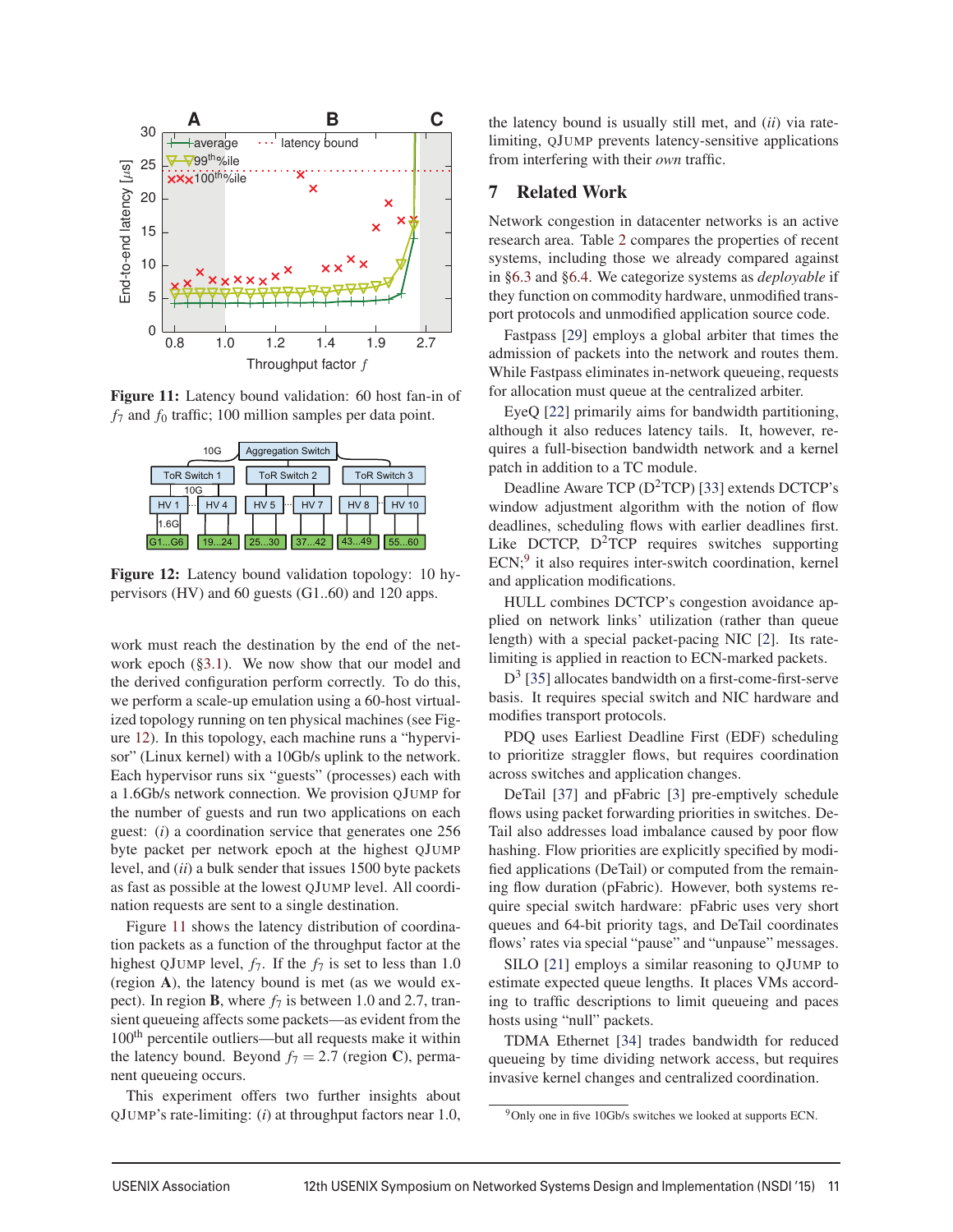| Commodity                  |                      | Unmodified           |                    | Coord.                | Flow               | Bounded        | Imple-                |         |                |
|----------------------------|----------------------|----------------------|--------------------|-----------------------|--------------------|----------------|-----------------------|---------|----------------|
| System                     |                      | hardware             | protocols          | OS kernel             | apps.              | free           | deadlines             | latency | mented         |
| $\bullet$<br><b>d</b><br>δ | Pause frames         |                      |                    |                       |                    |                |                       |         |                |
|                            | <b>ECN</b>           | $\checkmark^*$ , ECN |                    |                       |                    |                |                       |         |                |
|                            | DCTCP <sup>[1]</sup> | $\checkmark^*$ , ECN | $\mathscr{N}^*$    |                       |                    |                |                       |         | ℐ              |
|                            | Fastpass [29]        |                      |                    | $\checkmark$ , module |                    |                |                       |         | ✓ុ             |
|                            | EyeQ [22]            | $\checkmark^*$ , ECN |                    |                       |                    |                |                       |         | ℐ              |
|                            | <b>QJUMP</b>         |                      |                    | $\checkmark$ , module | ✓                  |                | $J^*$                 |         | ✓≑             |
| deployable<br>Not          | $D^2$ TCP [33]       | $\checkmark^*$ , ECN | $\boldsymbol{J}^*$ |                       |                    | $\mathbf{X}^*$ |                       |         |                |
|                            | $HULL$ [2]           |                      |                    |                       |                    |                |                       |         |                |
|                            | $D^3$ [35]           |                      |                    |                       |                    |                |                       |         | $X^*$ , softw. |
|                            | PDQ [17]             |                      |                    |                       |                    |                |                       |         |                |
|                            | $p$ Fabric [3]       |                      |                    |                       |                    |                |                       |         |                |
|                            | DeTail $[37]$        |                      |                    |                       |                    |                |                       |         | $X^*$ , softw. |
|                            | Silo [21]            |                      |                    |                       | $\boldsymbol{M}^*$ | $X^*$          | $\checkmark^*$ , SLAs |         |                |
|                            | TDMA Eth. [34]       | $\mathbb{Z}^*$       |                    |                       | $\boldsymbol{J}^*$ |                |                       |         |                |

Table 2: Comparison of related systems. \*with caveats, see text; <sup>‡</sup>implementation publicly available.

# 8 Discussion and Future Work

It would be ideal if applications were automatically classified into QJUMP levels. This requires overcoming a few challenges. First, the rate-limiter needs to be extended to calculate an estimate of instantaneous throughput for each application. Second, applications that exceed their throughput allocation must be moved to a lower QJUMP level, while applications that underutilize their allocation must be lifted to a higher QJUMP level. Third, some applications (e.g. Naiad) have latency-sensitive control traffic as well as throughput-intensive traffic that must be treated separately [19]. We leave this to future work.

#### 9 Conclusion

QJUMP applies QoS-inspired concepts to datacenter applications to mitigate network interference. It offers multiple QJUMP levels with different latency variance vs. throughput tradeoffs, including bounded latency (at low rate) and full utilization (at high latency variance). In an extensive evaluation, we have demonstrated that QJUMP attains near-ideal performance for real applications and good flow completion times in simulations. Source code and data sets are available from *<http://goo.gl/q1lpFC>*.

#### Acknowledgements

We would like to thank Alex Ho and John Peach from Arista for arranging 10G switches for us. We would also like to thank Simon Peter, Srinivasan Keshav, Marwan Fayed, Rolf Neugebauer, Tim Harris, Antony Rowstron, Matthew Huxtable, Jeff Mogul and our anonymous reviewers for their valuable feedback. Thanks also go to our shepherd Jeff Dean. This work was supported by a Google Fellowship, EPSRC INTERNET Project EP/H040536/1, Defense Advanced Research Projects Agency (DARPA) and Air Force Research Laboratory (AFRL), under contract FA8750-11-C-0249. The views, opinions, and/or findings contained in this article are those of the authors and should not be interpreted as representing the official views or policies, either expressed or implied, of DARPA or the Department of Defense.

## Appendix

The Parekh-Gallager theorem [27, 28] shows that Weighted Fair Queueing (WFQ) achieves a worst case delay bound given by the equation

$$
end\ to\ end\ delay \le \frac{\sigma}{g} + \sum_{i=1}^{K-1} \frac{P}{g_i} + \sum_{i=1}^{K} \frac{P}{r_i},\tag{5}
$$

where all sources are governed by a leaky bucket abstraction with rate  $\rho$  and burst size  $\sigma$ , packets have a maximum size *P* and pass through *K* switches. For each switch  $i$ , there is a total rate  $r_i$  of which each connection (host) receives a rate  $g_i$ ,  $g$  is the minimum of all  $g_i$ . It is assumed that  $\rho \leq g$ , i.e. the network is underutilized.

The final term in the equation adjusts for the difference between PGPS and GPS (Generalized Processor Sharing) for a non-idle network. Since we assume an idle network in our model (3.1), Equation 5 simplifies to

end to end delay 
$$
\leq \frac{\sigma}{g} + \sum_{i=1}^{K-1} \frac{P}{g_i}
$$
 (6)

If we assume that all hosts are given a fair share of the network—i.e. Fair Queueing rather than WFQ—then,

$$
g_i = \frac{r_i}{n} \tag{7}
$$

where *n* is the number of hosts. Therefore the *g* (the minimum *gi*) dominates. Since we assume an idle network, the remaining terms sum to zero. For a maximum burst size  $\rho = P$ , the equation therefore simplifies to

end to end delay 
$$
\leq \frac{P}{g} = n \times \frac{P}{R}
$$
 (8)

which is equivalent to the equation derived in Equation 1 (§3.1). The Parekh-Gallager theorem does not take into account the switch processing delay  $\varepsilon$ , since it is negligible compared to the end-to-end delay on the Internet.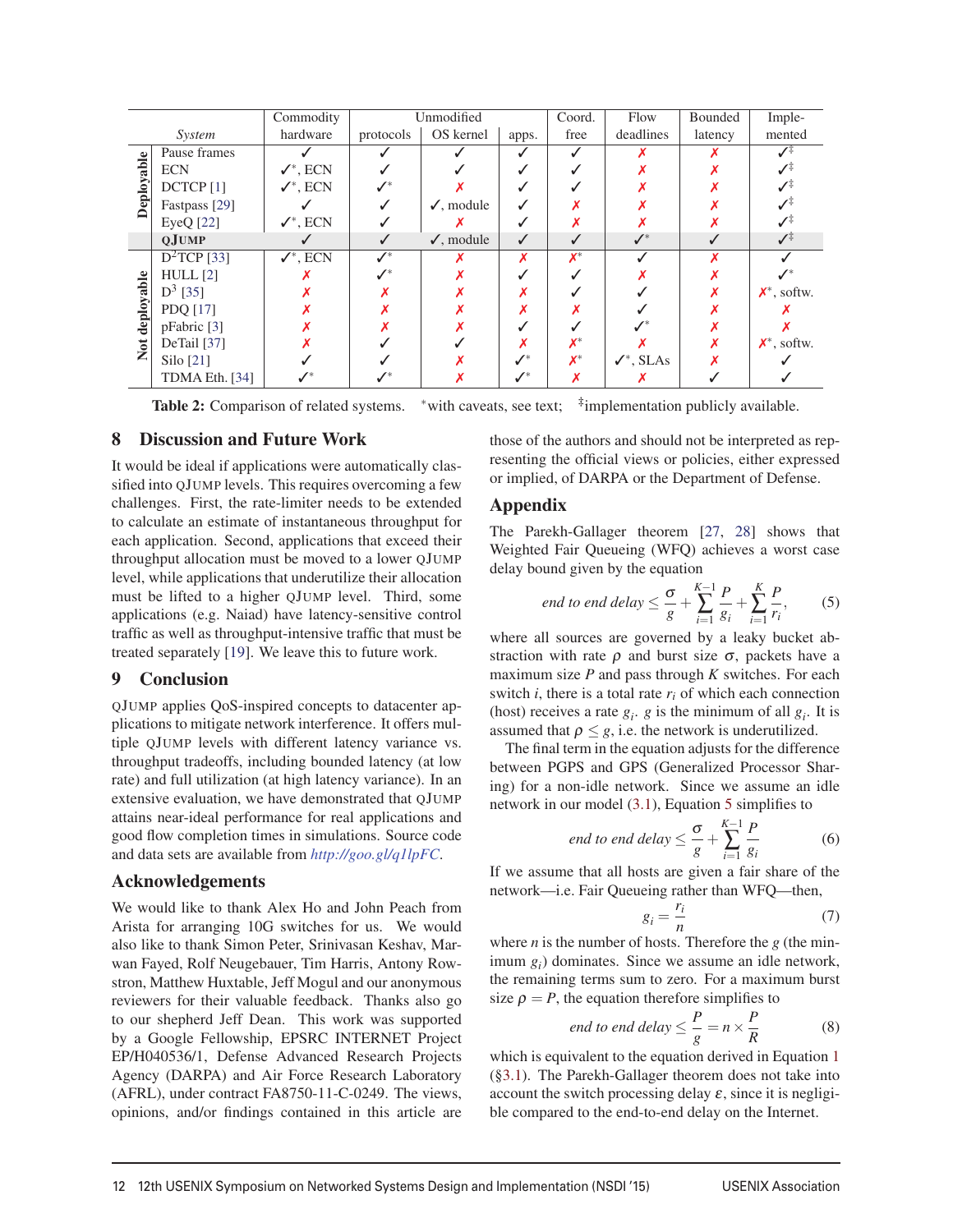## References

- [1] ALIZADEH, M., GREENBERG, A., MALTZ, D. A., PADHYE, J., PATEL, P., PRABHAKAR, B., SENGUPTA, S., AND SRIDHARAN, M. Data center TCP (DCTCP). In *Proceedings of SIGCOMM* (2010), pp. 63–74.
- [2] ALIZADEH, M., KABBANI, A., EDSALL, T., PRABHAKAR, B., VAHDAT, A., AND YASUDA, M. Less is more: trading a little bandwidth for ultra-low latency in the data center. In *Proceedings of NSDI* (2012), pp. 253–266.
- [3] ALIZADEH, M., YANG, S., SHARIF, M., KATTI, S., MCKEOWN, N., PRABHAKAR, B., AND SHENKER, S. pFabric: Minimal Near-optimal Datacenter Transport. In *Proceedings of SIGCOMM* (2013), pp. 435–446.
- [4] BALLANI, H., COSTA, P., KARAGIANNIS, T., AND ROWSTRON, A. Towards predictable datacenter networks. In *Proceedings of SIGCOMM* (2011), pp. 242–253.
- [5] BENSON, T., AKELLA, A., AND MALTZ, D. A. Network Traffic Characteristics of Data Centers in the Wild. In *Proceedings of IMC* (2010), pp. 267– 280.
- [6] BISSELL, C., AND CHAPMAN, D. *Digital Signal Transmission*. Cambridge University Press, 1992.
- [7] BLAKE, S., BLACK, D., CARLSON, M., DAVIES, E., WANG, Z., AND WEISS, W. RFC 2475: An architecture for differentiated services, Dec. 1998. Status: Proposed Standard.
- [8] BRUTLAG, J. Speed Matters for Google Web Search. Tech. rep., Google. Available at: http: //goo.gl/1qF8xt; accessed 24/09/2014.
- [9] CARD, S. K., ROBERTSON, G. G., AND MACKINLAY, J. D. The information visualizer, an information workspace. In *Proceedings of CHI* (1991), pp. 181–186.
- [10] CHEN, Y., GRIFFITH, R., LIU, J., KATZ, R. H., AND JOSEPH, A. D. Understanding TCP incast throughput collapse in datacenter networks. In *Proceedings of WREN* (2009), pp. 73–82.
- [11] CORBETT, J., DEAN, J., EPSTEIN, M., FIKES, A., FROST, C., FURMAN, J., GHEMAWAT, S., GUBAREV, A., HEISER, C., ET AL. Spanner: Google's Globally-Distributed Database. In *Proceedings of OSDI* (2012), pp. 251–264.
- [12] CROWCROFT, J., HAND, S., MORTIER, R., ROSCOE, T., AND WARFIELD, A. QoS's Downfall: At the bottom, or not at all! In *Proceedings of the ACM SIGCOMM Workshop on Revisiting IP QoS* (2003).
- [13] DEAN, J., AND BARROSO, L. A. The Tail at Scale: Managing Latency Variability in Large-Scale Online Services. *Commun. ACM 56*, 2 (Feb. 2013).
- [14] DOBRESCU, M., ARGYRAKI, K., AND RAT-NASAMY, S. Toward Predictable Performance in Software Packet-processing Platforms. In *Proceedings of NSDI* (2012), pp. 141–154.
- [15] DUFFIELD, N. G., GOYAL, P., GREENBERG, A., MISHRA, P., RAMAKRISHNAN, K. K., AND VAN DER MERWE, J. E. A Flexible Model for Resource Management in Virtual Private Networks. In *Proceedings of SIGCOMM* (1999), pp. 95–108.
- [16] GREENBERG, A., HAMILTON, J. R., JAIN, N., KANDULA, S., KIM, C., LAHIRI, P., MALTZ, D. A., PATEL, P., AND SENGUPTA, S. VL2: a scalable and flexible data center network. In *Proceedings of SIGCOMM* (2009), pp. 51–62.
- [17] HONG, C.-Y., CAESAR, M., AND GODFREY, P. B. Finishing flows quickly with preemptive scheduling. In *Proceedings of SIGCOMM* (2012), pp. 127–138.
- [18] IEEE. Standard for local and metropolitan area networks, Virtual Bridged Local Area Networks. *IEEE Std. 802.11Q-2005* (2005).
- [19] ISAACS, R. Tuning the performance of Naiad. Part 1: the network. Big Data at SVC blog, [http://](http://bit.ly/1gl5Cjk) [bit.ly/1gl5Cjk](http://bit.ly/1gl5Cjk); accessed 25/09/2014.
- [20] JALAPARTI, V., BALLANI, H., COSTA, P., KARA-GIANNIS, T., AND ROWSTRON, A. Bridging the tenant-provider gap in cloud services. In *Proceedings of SoCC* (2012), pp. 10:1–10:14.
- [21] JANG, K., ET AL. Silo: Predictable Message Completion Time in the Cloud. Tech. rep., Microsoft Research, 2013. MSR-TR-2013-95.
- [22] JEYAKUMAR, V., ALIZADEH, M., MAZIÈRES, D., PRABHAKAR, B., GREENBERG, A., AND KIM, C. EyeQ: Practical Network Performance Isolation at the Edge. In *Proceedings of NSDI* (2013), pp. 297–311.
- [23] LEVERICH, J., AND KOZYRAKIS, C. Reconciling high server utilization and sub-millisecond qualityof-service. In *Proceedings of EuroSys* (2014), pp. 4:1–4:14.